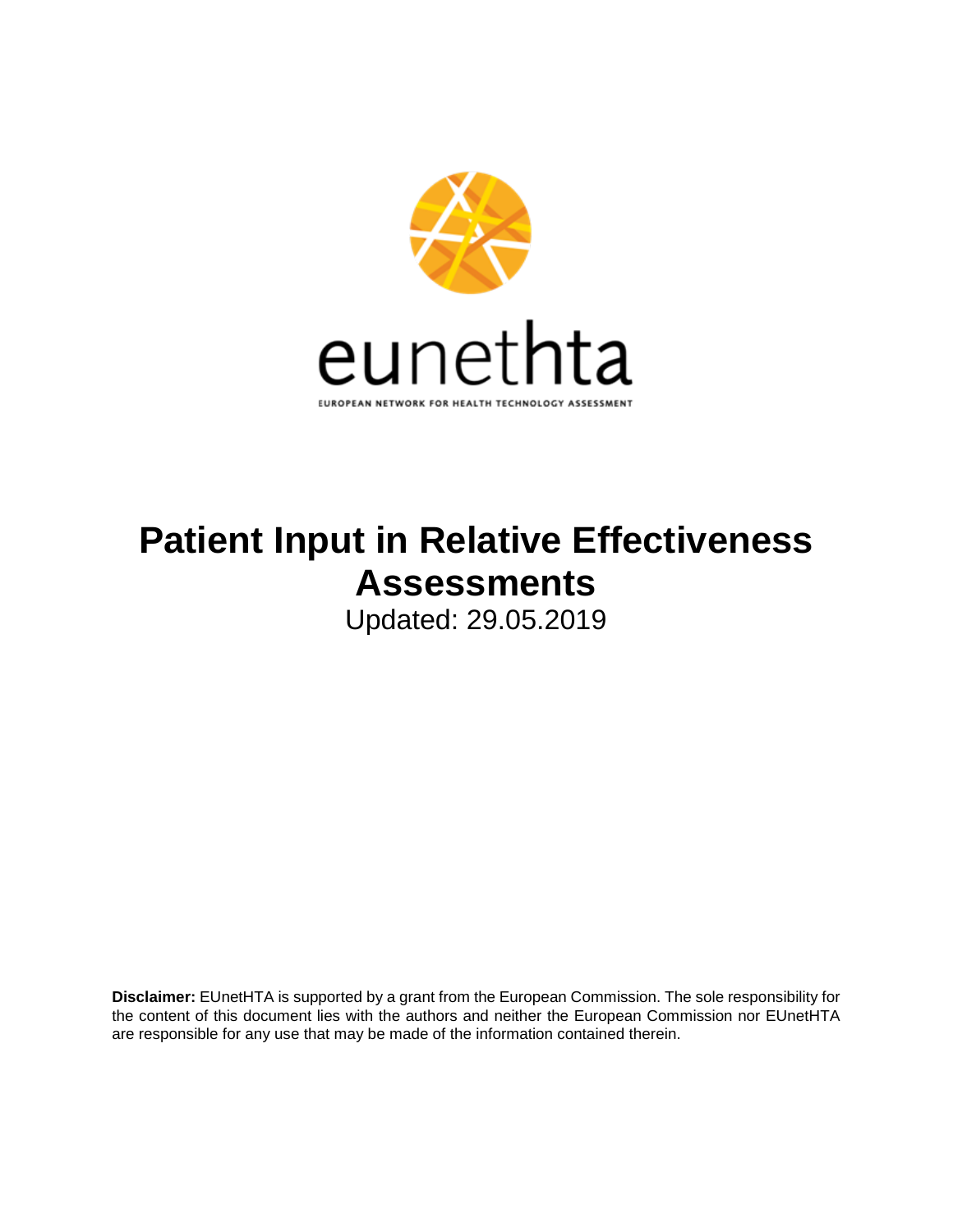## **Patient Input in Relative Effectiveness Assessments**

Health Technology Assessments (HTA) are decision support tools that summarize information about medical, social, economic, organisational, ethical issues and patient perspectives in a transparent, systematic and rigorous manner (1). Relative Effectiveness Assessments (REAs, synonym: Rapid REAs) compare a specific health technology to one or more relevant alternative interventions, using a limited subset of domains from the HTA Core Model<sup>®</sup> to focus on a technology's clinical effect and safety. REAs are typically performed more quickly than an HTA analysis, which includes a larger set of Core Model® domains (2). There is international agreement about the importance of involving patients in HTA and decision processes (3). Some examples of international organizations with initiatives for patient involvement in HTA are: the Federal Joint Committee (G-BA) (4), the National Institute for Health and Care Excellence (NICE) (5), the French National Authority for Health (HAS) (6), the National Institute for Health Research (7), Health Information and Quality Authority (HIQA) (8), the Scottish Medicines Consortium (SMC) (9), the Spanish Network of HTA Agencies (10) and the Canadian Agency for Drugs and Technologies in Health (CADTH) (11). In addition, Health Technology Assessment international (HTAi) has an interest group for Patient and Citizen Involvement in HTA  $(12)$ .

Patient input is important for the evaluation of and decision-making related to health technologies (13-15). There are several published examples of international experiences with (13;14;16) and approaches to involving patients in HTA (15-19).

Patient contributions to the HTA process can be incorporated directly via individual or group input, which does not constitute primary research, or indirectly by conducting a synthesis of qualitative primary research (13). This document focuses on direct input. Although the Task Group recognized the value of using a qualitative evidence synthesis (QES) to capture patient views, the Task Group chose not to examine this method for patient input more closely at this time.

## *Aims*

This document reports the development of recommendations for direct patient input in The European Network for Health Technology Assessment (EUnetHTA) Relative Effectiveness Assessments (REA) process within the Joint Action 3 (JA3 2016-2020). Our goals have been to:

- *1. Reach a common understanding of patients' input goals and preferred ways to participate in REAs within JA3*
- *2. Describe patients and caregivers*
- *3. Agree on the time frame for patient input*
- *4. Describe preferred methods for patient input*
- *5. Define how to make patient input visible in the assessments*
- *6. Agree on confidentiality issues, conflict of interest and reimbursement*
- *7. Agree on evaluation of the patient input process*

## **Process**

The EUnetHTA Secretariat established a Task Group, led by the EUnetHTA Senior Scientific Officer, on Patients and Consumers and Healthcare Providers. The Task Group consisted of representatives from Work Package (WP) 1, WP2, WP4, WP5 and WP6 Lead Partners and Co-Lead Partners within the JA3. The kick-off for the Task Group was in September 2017. The objective of the Task Group was to support the development of a process for Patient, Consumer, and Healthcare Provider involvement within WP4 assessments and WP5 early dialogues. The Task Group had weekly or bi-weekly e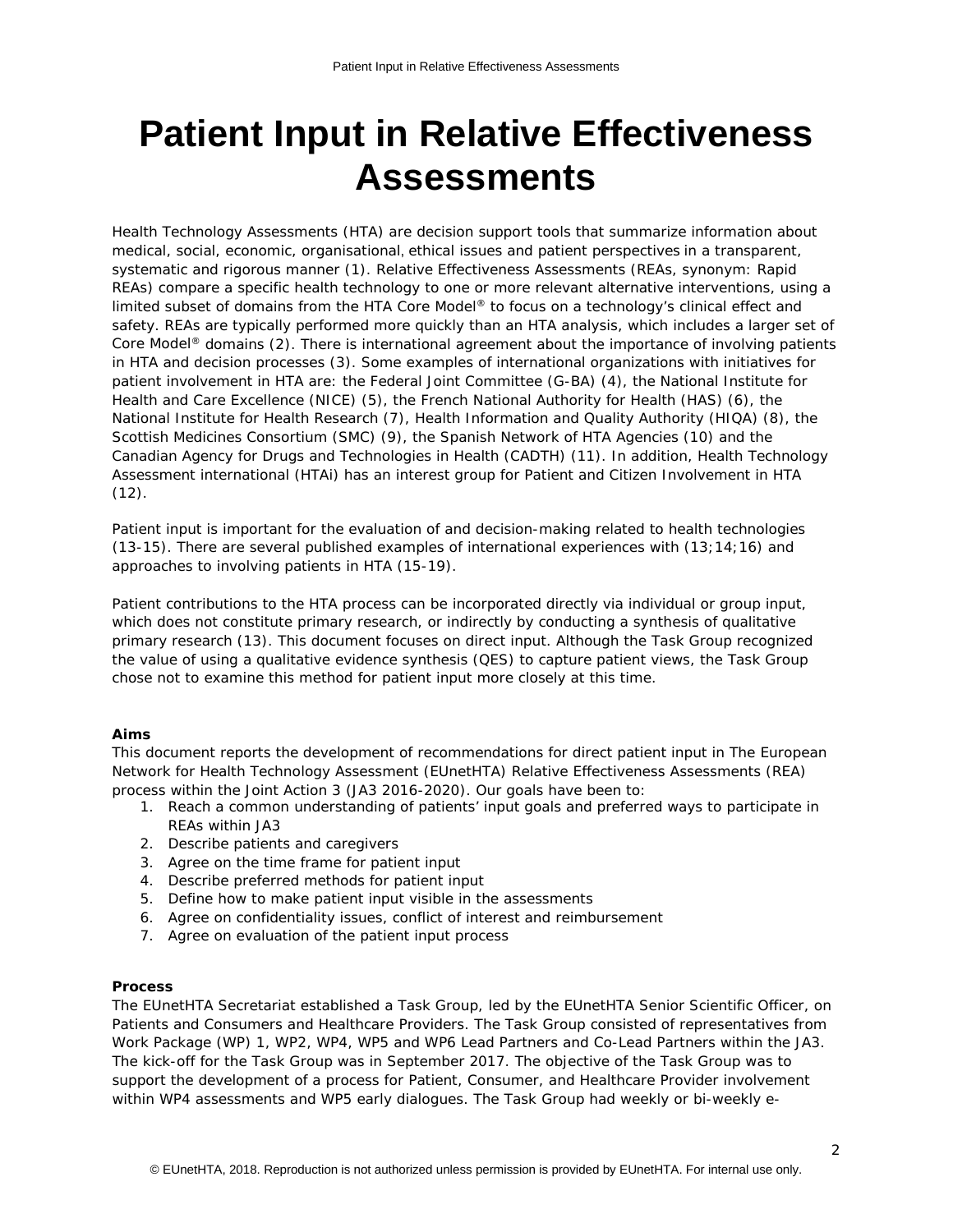meetings that included discussions of proposals and experiences with stakeholder involvement in the Joint and Collaborative Rapid Relative Effectiveness Assessments. Two face-to-face consulting meetings with stakeholders representing European patient and consumer organizations, as well as other organizations from the HTA network stakeholder pool also took place. The first meeting was held in Diemen, Netherlands on 08.03.2017 and the second meeting was in Brussels, Belgium on 26.01.2018. Minutes from these meetings are available at [https://www.eunethta.eu/stakeholders/patients/.](https://www.eunethta.eu/stakeholders/patients/)

In this document, we describe the process regarding direct patient input in REAs within JA3. The document is primarily intended for those who design and conduct EUnetHTA REAs although it may be informative for a wider audience of patients, health care providers, payers, and industry stakeholders. Engagement of patients in other EUnetHTA activities, e.g., Early Dialogue (ED) or engagement of health care providers (HCP) will be described in additional documents.

This recommendation document will be attached as a consented guidance document in the annex of all SOPs that describe processes related to patient input in REAs. Several SOPs include process steps related to patient involvement.

## **1. Goals for direct patient input in REA**

The Task Group agreed that the overall goal for direct patient input should be to improve the applicability of REAs. Within a realistic framework for REAs in JA3, we decided that the preferred method for patient participation is to collect patient input in the scoping phase.

## *Goals for obtaining direct patient input:*

- *to collect patient input regarding:*
	- o *their disease/condition and their unmet needs*
	- o *currently available treatments*
	- o *expectations with respect to new treatments (e.g. fewer side effects)*
	- o *identification of subgroups and possible effect modifiers*
	- o *quality of life issues*
	- o *target treatment population and risks of off-label use*
- *gather information about outcomes that are important and relevant from a patient's point of view*

Patient input can provide important insights into the disease and treatment process that can guide the assessment team's selection of relevant outcomes measures for an REA and potentially improve the REA's relevance, legitimacy and transparency.

## **2. Profile of patients and caregivers**

When discussing the profile of patients and caregivers, the Task Group agreed on both what patients and caregivers could bring to the REAs and who they might be.

The Task Group prefers gathering patient input from individual patients, either via patient organizations or via direct contact with patients. In some cases, however, there may be challenges associated with getting the patient's perspective directly, e.g. if the patient is a child or unable to communicate due to the condition. A caregivers' perspective may be useful in such cases.

Patients and caregivers may also act as patient or caregiver representatives, respectively, to represent the views of a particular group of patients, survivors or caregivers. It is important that they are clear about whom they represent, and the basis for their knowledge of patient perspectives. Below we highlight the benefits associated with including individual patients or caregivers.

## **An individual patient**

An individual patient is a person with lived experiences of the health condition. Patients can: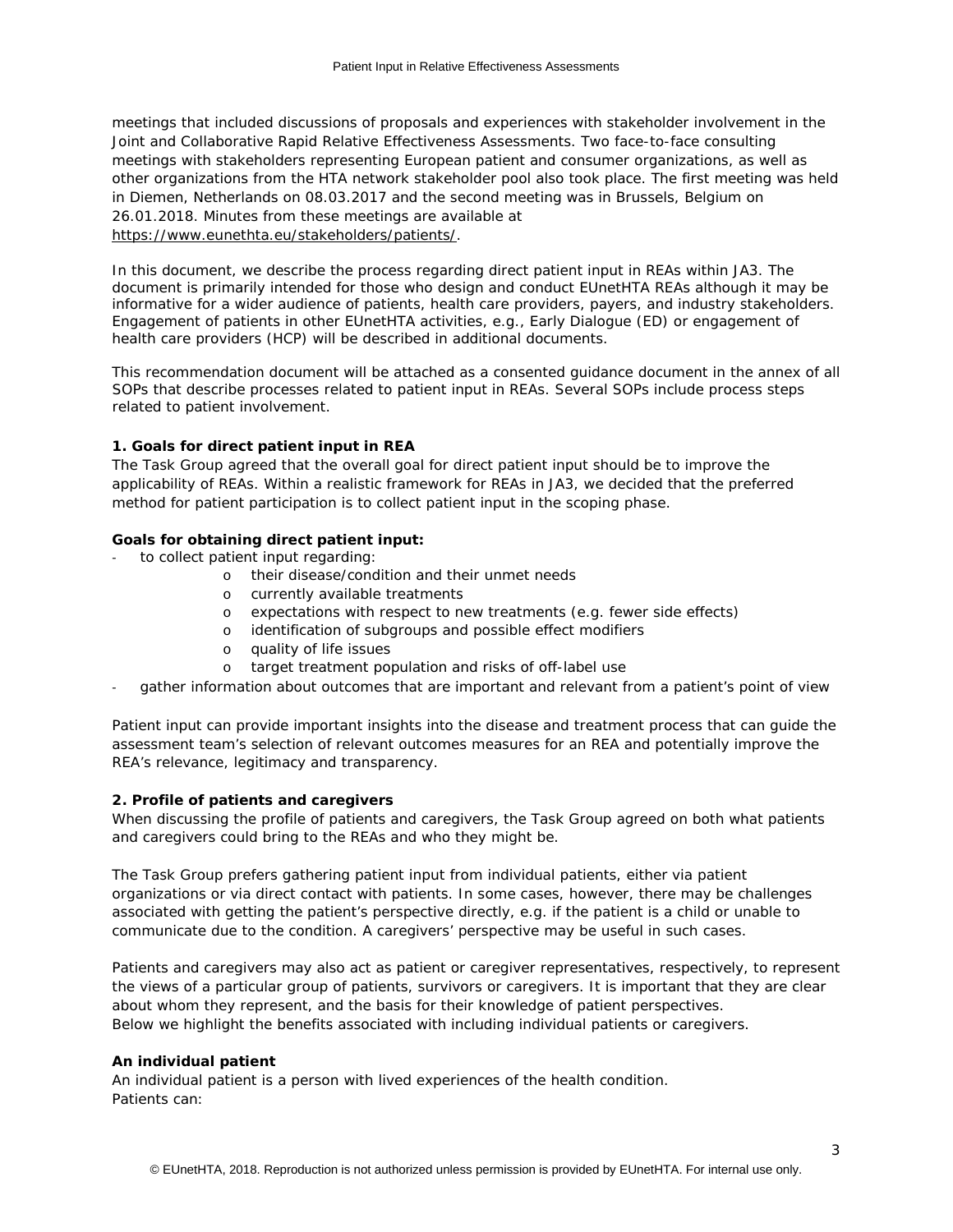- *Bring a detailed knowledge of the experience of living with the health condition, including its burden on daily life the diagnostic process, and currently available treatment(s) (if any treatment is available).*
- *Share the experiences of other patients based on their personal interactions.*

## **An individual patient's caregiver**

An individual patient's caregiver is a person with experience acting in a primary care role for people living with a health condition. As with patients, caregivers may also act as representatives for a particular group of caregivers.

Caregivers can:

- *Bring second-hand knowledge about what it is like to live with the health condition, including its burden on daily life, the diagnostic process and currently available treatment(s).*
- *Caregivers are affected by the disease via their close relationship with the patient, and their perspective can be relevant regarding familial and social aspects*
- *Share first-hand knowledge about being a caregiver and/or guardian for individuals with the health condition*

## **3. Timeframe for patient input**

At this time, the Task Group decided that the focus should be on input during the scoping phase of the assessment process. The patient input can for example inform development of the PICO table and give the assessment team insights into patient experiences.

## **4. Preferred methods for patient input**

During the process of reaching consensus on and describing the preferred methods for patient input, the two WP4 Co-Lead partners, with input from WP5, recorded their experiences with patient input in assessments of other technologies and pharmaceuticals, respectively. Based on their experiences and discussions, the Task Group decided on the input methods and recruitment process described below. One method does not preclude the use of other methods.

The Task Group agreed that it is not mandatory for patients to have extensive knowledge about HTA or evidence-based medicine since the aim is to collect patient input in the scoping phase of the assessment. However, patients may receive some basic information before participation. WP2 has developed a patient information pamphlet that can be useful in this context.

The preferred methods for obtaining patients input are:

#### **Open call for patient input through patient organizations:**

Patient organizations will be invited to submit patient group input through an open call on EUnetHTA's website or via direct contact from assessment teams to European or national umbrella patient organizations or specific European or national patient organizations.

- o *A modified version of the HTAi [Patient group Submission] Template (20) that includes questions from EUnetHTA HTA Core Model® will be prepared (EUnetHTA Patient Group Submission Template). Patient organizations interested in participating will be asked to complete the online and self-administered EUnetHTA Patient Group Submission Template.*
- o *The EUnetHTA Patient Group Submission Template will be made available in different European languages.*
- o *Patient organization(s) should collect and analyse patient input through their own channels (e.g. web survey, helpline analysis, social networking, focus group(s), patient records, oneon-one conversations with those who have experienced an intervention, patient stories, research studies).*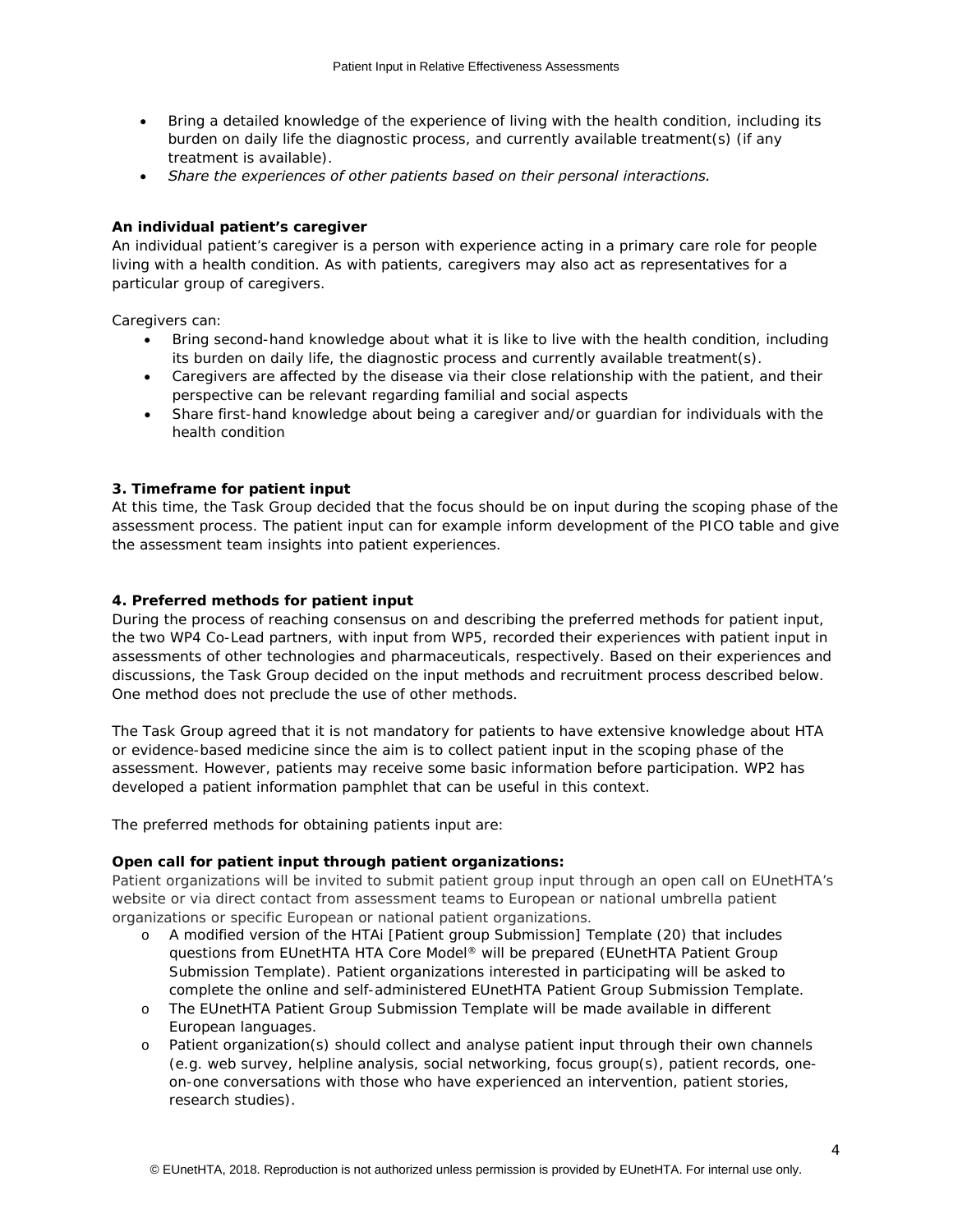o *Patient organizations need to state their sources of funding in the questionnaire.*

## **One-on-one conversation:**

This method allows asking more in-depth questions to one or more patients. The conversations are not primary research on patient perspectives, but performed to inform the assessment teams in the scoping phase. These conversations are usually held via telephone and should be conducted by an assessment team member who is experienced in interacting with patients.

- o *The questions in the EUnetHTA Patient Group Submission Template can be used as a starting point for the one-on-one conversation.*
- o *Patients will be provided with questions in advance and participate in telephone calls.*
- o *The conversation should be in the local language of the patient when possible. Recording of the conversation may be helpful but not mandatory and consent from the patient needs to be obtained to do so. However, possible storage of recordings must be according to country regulations. Summary of the conversation(s) in form of written minutes should be provided to the patients for validation.*
- o *English translation of the conversation summary would be helpful to inform the co-authors about the patient perspectives. This would also be helpful when presenting patient input in the assessment (see chapter 5).*

## **Group discussion:**

The group discussions are not intended as primary research on patient perspectives, but are performed to inform the assessment teams in the scoping phase. In a group discussion, a moderator will guide the discussion. Group discussions may be appropriate in specific situations, but due to resource implications for both patients and EUnetHTA partners, this should be done only for a limited number of assessments.

- o *The questions in the EUnetHTA Patient Group Submission Template can be used as a starting point for the group discussion.*
- o *Recording of the discussion may be helpful but not mandatory and consent from the patients needs to be obtained to do so. However, possible storage of recordings must be according to country regulations. Summary of the discussion in form of written minutes should be provided to the patients for validation.*
- o *English translation of the discussion summary would be helpful to inform the co-authors about the patient perspectives. This would also be helpful when presenting patient input in the assessment (see chapter 5).*

## **Scoping e-meeting with patients:**

Individual patients or patient organization representatives should be invited to attend a scoping emeeting where the EUnetHTA authors (and co-authors), and project manager are present.

- o *The objective of the e-meeting should be to discuss all aspects listed in section 1 of this document (goals for patient input).*
- o *The draft PICO should be made available for the individual patients or patient organization representatives for comment after the e-meeting, if agreed on by the assessment team.*

## *Recruitment procedures:*

The Task Group discussed the following recruitment methods:

- o *Patient organizations can be recruited through open calls on the EUnetHTA webpage or direct emails to patient organizations either at the EU or national level.*
- o *For one-on-one conversations, recruitment of patients (or caregivers) can occur via EU or national patient organizations.*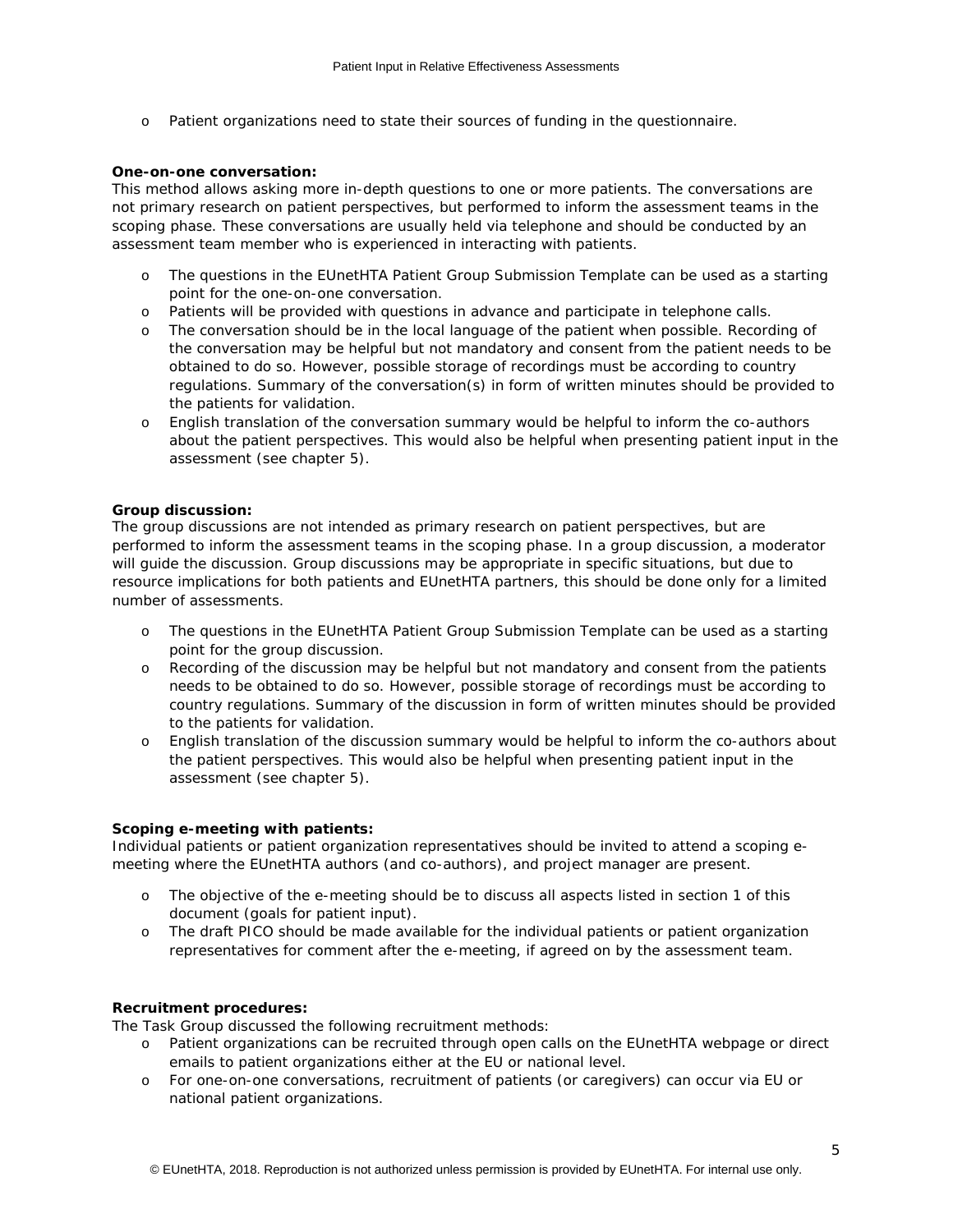- o *For group discussions, recruitment of patients can occur via national patient organizations in order to allow the discussion to be conducted in the local language and reduce travel costs for patients.*
- o *For scoping meetings with patients, recruitment of individual patients or patient organization representatives can occur via direct emails to patient organizations either at the EU or national level.*

## **5. How to make patient input visible in assessments**

The Task Group discussed the potential challenges of presenting patient input and patient perspectives in the final REA report. Viable ways to do this include:

- *Describe the method of patient input and when the input was gathered in the method section of the report*
- *Separate section or chapter on patient perspectives in the report based on answers from questionnaires, one-on-one conversations or group discussions, preferably supported by quotations from the patient-validated summaries.*

The Task Group recommends identifying commenters by status (patient or caregiver), age and/or gender (when relevant), country origin, and organizational affiliation (if applicable), but not by name.

## **6. Confidentiality, conflict of interest and compensation**

The Task Group discussed questions regarding confidentiality, conflict of interest and compensation and agreed on the following:

The EUnetHTA declaration of conflict of interest and confidentiality undertaking (DOICU) form needs to be completed and signed by every individual patient/caregiver/patient representative who participates in one-on-one conversations, group discussions or scoping e-meetings. All patient organizations that contribute in the open call for patient input need to provide information regarding their funding. The DOICU form can be shared among EUnetHTA partners.

Compensation procedures are outlined in the SOP "Compensation of external parties in Joint Action 3". The Task Group recommend reimbursement of travel costs for patients and/or caregivers. When possible, partner organizations might consider compensation of patient effort.

## **7. Evaluation**

The Task Group discussed the need for evaluation of the patient input in REAs. We agreed to create a questionnaire based on the one used for evaluation of patient engagement in Early Dialogue (ED). We also suggest that patients, caregivers or patient representatives receive feedback on how their contribution was used in the assessment after the assessment is finalized.

## **Summary**

The Task Group's preferred method of patient participation in REAs within JA3 is to collect input about patient perspectives during the scoping phase. We recommend using a patient submission template for organizational inputs, and/or one-on-one conversations, group discussions or participation in scoping e-meetings to obtain patient perspectives. All contributors need to fill out the DOICU form. Input should occur as early in the process as possible to inform development of the PICO. Table 1 gives an overview of contributions, compensation and confidentially issues for preferred methods of patient input in REAs.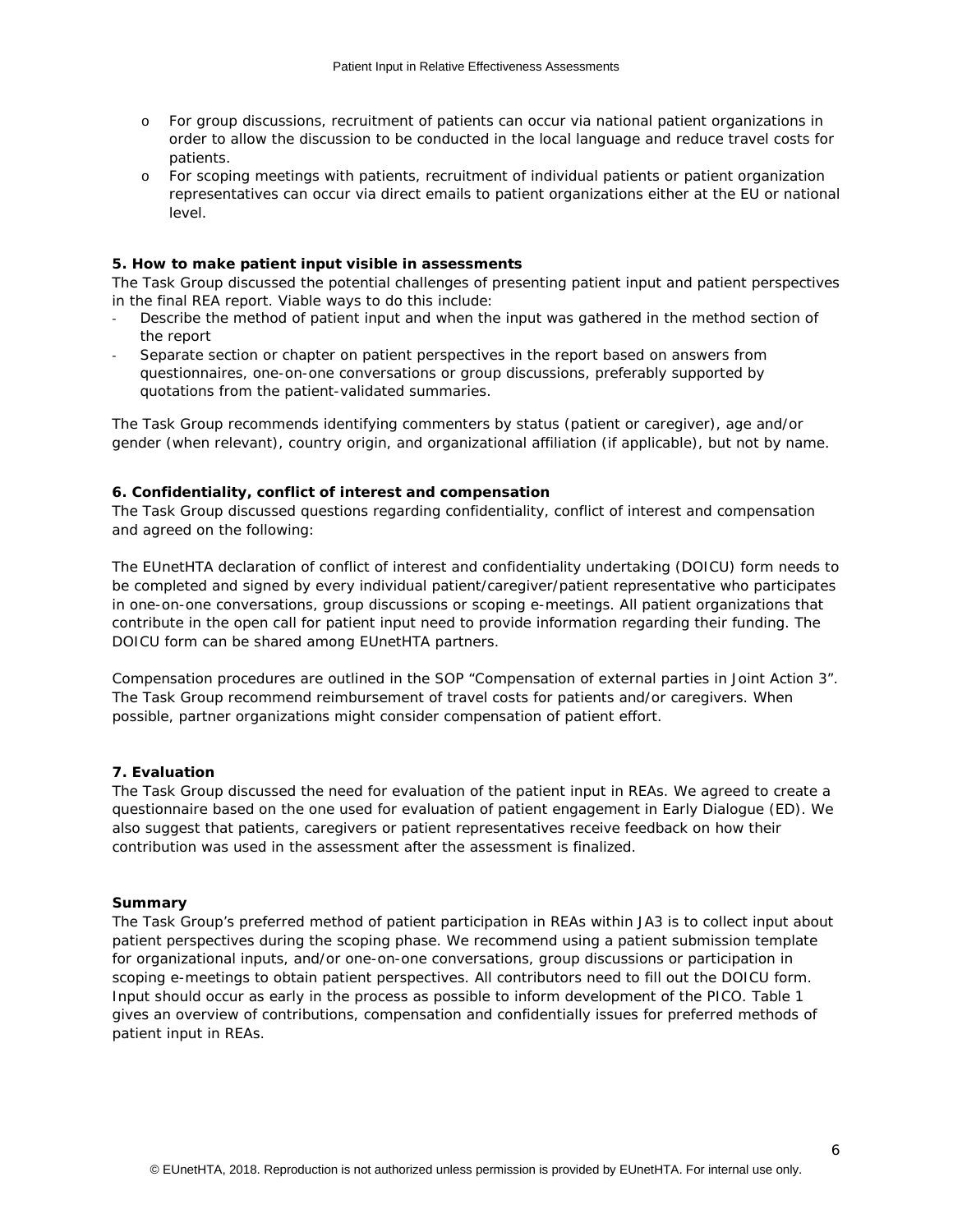| Approach                               | Patient and/or<br>patient<br>representative                                                                                                                                                                                                                                                                                            | <b>Description of</b><br>patient<br>contribution &<br>deliverables                                                | <b>Patient</b><br>investment and<br>compensation                                                                                                       | <b>Conflict of</b><br>interest and<br>confidentially<br>issues                                                                                                             |
|----------------------------------------|----------------------------------------------------------------------------------------------------------------------------------------------------------------------------------------------------------------------------------------------------------------------------------------------------------------------------------------|-------------------------------------------------------------------------------------------------------------------|--------------------------------------------------------------------------------------------------------------------------------------------------------|----------------------------------------------------------------------------------------------------------------------------------------------------------------------------|
| Open call for<br>patient input         | Patient organizations<br>(representatives)<br>Patient will have<br>access to information<br>publicly available, no<br>additional confidential<br>data will be shared.                                                                                                                                                                  | General feedback<br>from an<br>organizational<br>level; summarized<br>view intended to be<br>representative       | Some investment<br>for organizations;<br>no compensation                                                                                               | Organizations<br>provide info<br>regarding funding<br>and conflict of<br>interest.                                                                                         |
| One-on-one<br>conversation             | Individual patients<br>(living with the<br>condition) or<br>caregivers providing<br>general or specific<br>feedback; patients or<br>caregivers may also<br>act as patient /<br>caregiver<br>representatives<br>Patient will have<br>access to information<br>publicly available, no<br>additional confidential<br>data will be shared. | Views are (mostly)<br>individual<br>Representatives<br>may add a view<br>that is intended to<br>be representative | No travel costs if<br>done via phone;<br>compensation will<br>be outlined in the<br>SOP for<br>compensation of<br>external parties                     | Declaration of<br>conflict of interest<br>to be completed,<br>any risk of conflict<br>of interest will need<br>to be assessed<br>properly before<br>patient<br>engagement. |
| Group<br>discussion                    | Individual patients<br>(living with the<br>condition) or<br>caregivers providing<br>general or specific<br>feedback<br>Patient will have<br>access to information<br>publicly available, no<br>additional confidential<br>data will be shared.                                                                                         | Views are (mostly)<br>individual                                                                                  | Travel costs for<br>individual patients<br>or caregivers;<br>compensation will<br>be outlined in the<br>SOP for<br>compensation of<br>external parties | Declaration of<br>conflict of interest<br>to be completed,<br>any risk of conflict<br>of interest will need<br>to be assessed<br>properly before<br>patient<br>engagement. |
| Scoping e-<br>meeting<br>participation | Individual patients<br>(living with the<br>condition) or<br>caregivers providing<br>general or specific<br>feedback; patients or<br>caregivers may also<br>act as patient /<br>caregiver<br>representatives                                                                                                                            | Views are (mostly)<br>individual<br>Representatives<br>may add a view<br>that is intended to<br>be representative | No travel costs;<br>compensation will<br>be outlined in the<br>SOP for<br>compensation of<br>external parties                                          | Declaration of<br>conflict of interest<br>to be completed,<br>any risk of conflict<br>of interest will need<br>to be assessed<br>properly before<br>patient<br>engagement. |

*Table 1. Preferred methods for patient input in REAs within JA3*

DOICU= conflict of interest and confidentiality undertaking form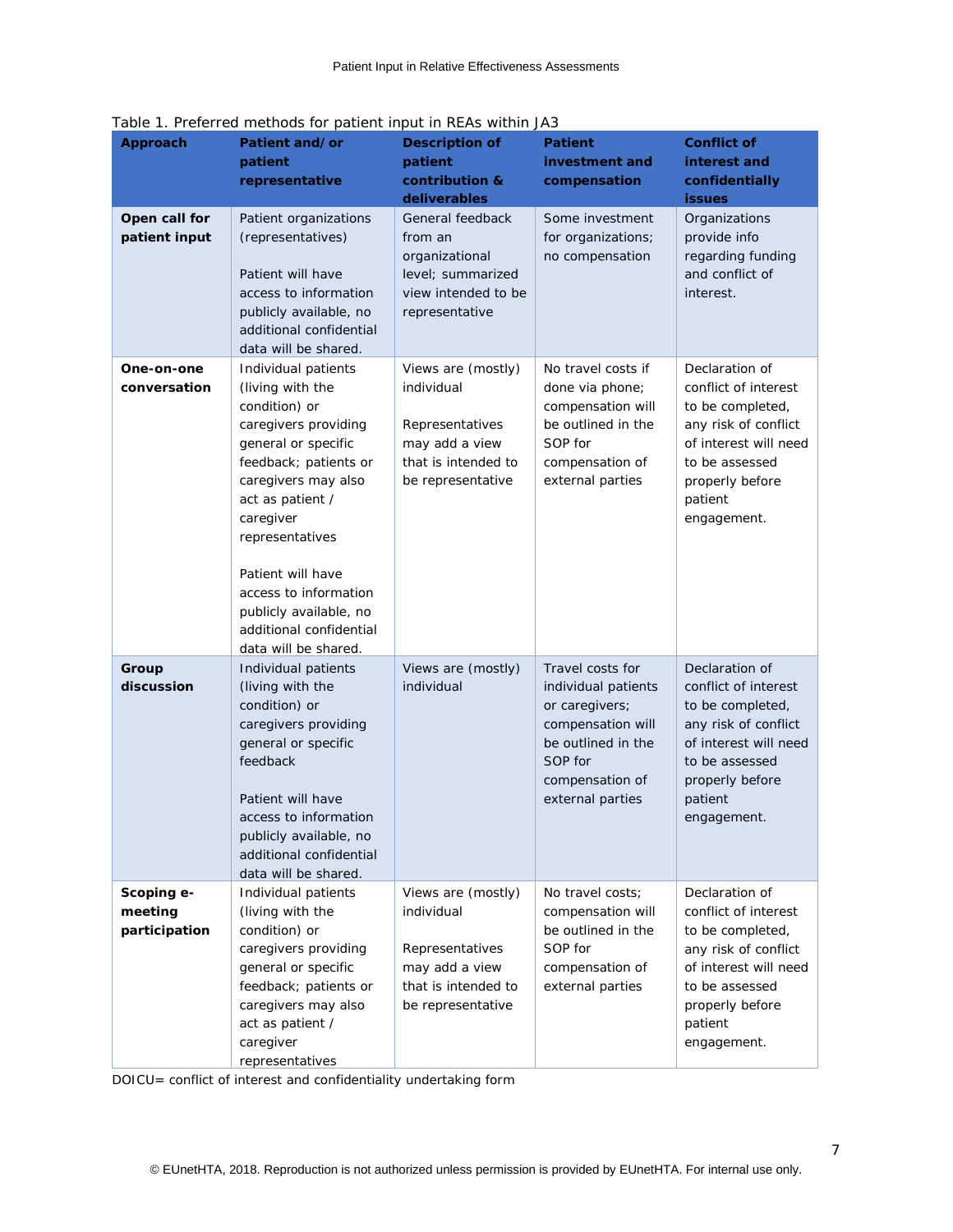## References

- 1. European Network for Health Technology Assessment (EUnetHTA). What is health technology assessment (HTA)? [cited 09.04.18]. Available from: <https://www.eunethta.eu/services/submission-guidelines/submissions-faq/>
- 2. European Network for Health Technology Assessment (EUnetHTA). HTA Core Model [cited 11.12.18]. Available from: [https://www.eunethta.eu/wp](https://www.eunethta.eu/wp-content/uploads/2018/03/HTACoreModel3.0-1.pdf)[content/uploads/2018/03/HTACoreModel3.0-1.pdf](https://www.eunethta.eu/wp-content/uploads/2018/03/HTACoreModel3.0-1.pdf)
- 3. EUnetHTA. Stakeholder Involvement Policy: EUnetHTA Joint Action 2010-2012. 2010. Available from: [https://www.eunethta.eu/wp-content/uploads/2018/01/EUnetHTA-JA-Stakeholder-](https://www.eunethta.eu/wp-content/uploads/2018/01/EUnetHTA-JA-Stakeholder-Involvement-Policy.pdf)[Involvement-Policy.pdf](https://www.eunethta.eu/wp-content/uploads/2018/01/EUnetHTA-JA-Stakeholder-Involvement-Policy.pdf)
- 4. Gemeinsamer Bundesausschuss. The patient participation and the leading organizations [cited 30.05.2018]. Available from:<https://patientenvertretung.g-ba.de/en/>
- 5. National Institute for Health and Care Excellence. Guide to the methods of technology appraisal 2013. [cited 06.04.2018]. Available from: [https://www.nice.org.uk/process/pmg9/resources/guide-to-the-methods-of-technology](https://www.nice.org.uk/process/pmg9/resources/guide-to-the-methods-of-technology-appraisal-2013-pdf-2007975843781)[appraisal-2013-pdf-2007975843781](https://www.nice.org.uk/process/pmg9/resources/guide-to-the-methods-of-technology-appraisal-2013-pdf-2007975843781)
- 6. The French National Authority for Health (HAS). Develop quality in the health, social and medico-social field [cited 07.01.19]. Available from: [https://www.has](https://www.has-sante.fr/portail/jcms/r_1455081/fr/home-page?portal=r_1455081)[sante.fr/portail/jcms/r\\_1455081/fr/home-page?portal=r\\_1455081](https://www.has-sante.fr/portail/jcms/r_1455081/fr/home-page?portal=r_1455081)
- 7. The National Institute for Health Research (NHS). About INVOLVE [cited 09.04.18]. Available from:<http://www.invo.org.uk/about-involve/>
- 8. Health Information and Quality Authority (HIQA). Guidelines for Stakeholder Engagement in Health Technology Assessment in Ireland, 2014. [cited 09.04.2018]. Available from: <https://www.hiqa.ie/system/files/HTA-Guidelines-Stakeholder-Engagement.pdf>
- 9. Scottish Medicines Consortium. Making a submission [cited]. Available from: <https://www.scottishmedicines.org.uk/making-a-submission>
- 10. Toledo-Chávarri A, Perestelo-Pérez L, Álvarez-Pérez Y, Abt-Sacks A, Santoro Domingo P, Villalón D, et al. Participación de los pacientes en la Evaluación de Tecnologías Sanitarias: manual metodológico. Ministerio de Sanidad, Servicios Sociales e Igualdad. Servicio de Evaluación del Servicio Canario de la Salud; 2016.
- 11. The Canadian Agency for Drugs and Technologies in Health. Providing Input to CADTH. [cited 06.04.2018]. Available from:<https://www.cadth.ca/provide-input>
- 12. Health Technology Assessment international. Patient and Citizen Involvement [cited 21.05.19]. Available from:<https://htai.org/interest-groups/pcig/>
- 13. Gagnon MP, Desmartis M, Lepage-Savary D, Gagnon J, St-Pierre M, Rhainds M, et al. Introducing patients' and the public's perspectives to health technology assessment: A systematic review of international experiences. International journal of technology assessment in health care 2011;27(1):31-42.
- 14. Staley K, Doherty C. It's not evidence, it's insight: bringing patients' perspectives into health technology appraisal at NICE. Research involvement and engagement 2016;2:4.
- 15. Berglas S, Jutai L, MacKean G, Weeks L. Patients' perspectives can be integrated in health technology assessments: an exploratory analysis of CADTH Common Drug Review. Research involvement and engagement 2016;2:21.
- 16. Facey K., Hansen H.P, Single A.N.V., (Eds.). Patient Involvement in Health Technology Assessments Singapore: Springer Nature; 2017.
- 17. Abelson J, Wagner F, DeJean D, Boesveld S, Gauvin FP, Bean S, et al. PUBLIC AND PATIENT INVOLVEMENT IN HEALTH TECHNOLOGY ASSESSMENT: A FRAMEWORK FOR ACTION. International journal of technology assessment in health care 2016;32(4):256-64.